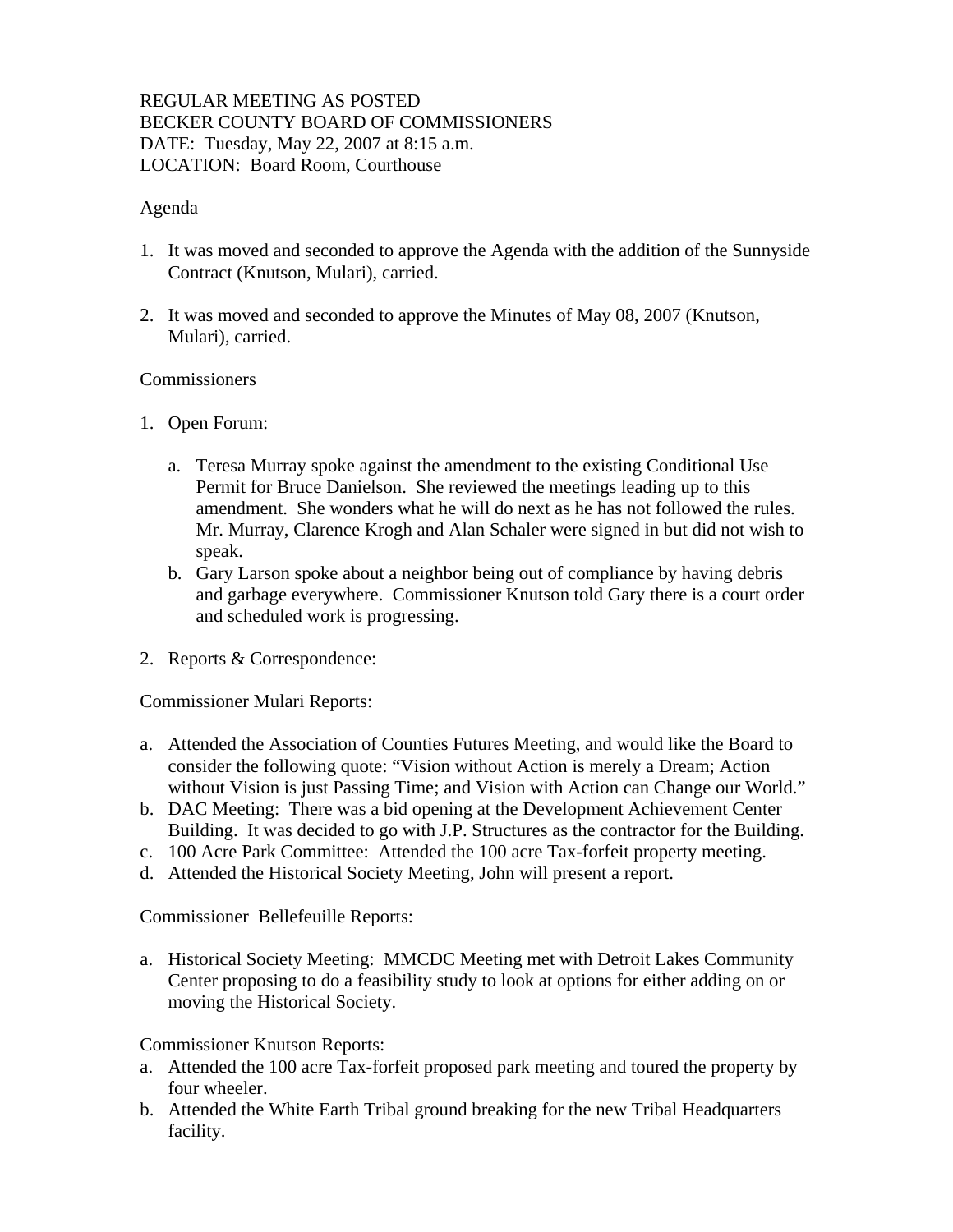- c. Natural Resource Committee: Chip will be in later to ask about forming a committee for land use in Off/Hwy ATV use.
- d. Highway Committee: Brad will be in later and will cover topics.

Commissioner Nelson Reports:

- a. Sunnyside Care Center
	- 1. They will be interviewing administrators next week.
	- 2. They are doing rip-rap along the shoreline with help from STS workers.

Commissioner Salminen Reports:

- a. Attended a Human Services Meeting in St. Paul regarding Pandemic emergencies.
- b. Airport: Coordination with the City Council will occur in establishing a market value for Airport property.
- 3. Appointments None at this time.
- 4. Building Update: Brian Berg
- a. The Courthouse Building project is moving along well, but issues need continued coordination. It was moved and seconded to approve a Change Order for Roers Construction in the amount of \$8,556 (Salminen, Knutson), carried.
- b. It was moved and seconded to approve a Change Order for the Transit Building in the amount of \$7,500 for removal and replacement of soil (Salminen, Mulari), carried.
- c. It was moved and seconded to authorize the Building Committee to approve Change Orders for the Transit Building up to \$10,000 (Knutson, Mulari), carried.
- d. It was moved and seconded to pass Resolution No. 05-07-2C, authorizing the County Administrator to reject all bids for the Parking Ramp, and authorized the County Administrator and Building Committee to continue to pursue options (Salminen, Knutson), carried.

### Auditor – Treasurer

- 1. It was moved and seconded to approve the On & Off/Sale 3.2 Beer License Renewal for Donna M. Sindt, Pike Lake Resort & Campground, Round Lake Township (Bellefeuille, Salminen), carried.
- 2. It was moved and seconded to approve a Gambling Permit for the Humane Society of the Lakes to conduct a Raffle at the Hotel Shoreham on August 25, 2007 in Lakeview Township (Salminen, Bellefeuille ), carried.
- 3. It was moved and seconded to approve a New On/Sale Intoxicating Liquor License (includes Sunday) for Steven D. Olmstead, New Owner, Bayview Bar & Grill in Lakeview Township (Bellefeuille, Salminen), carried.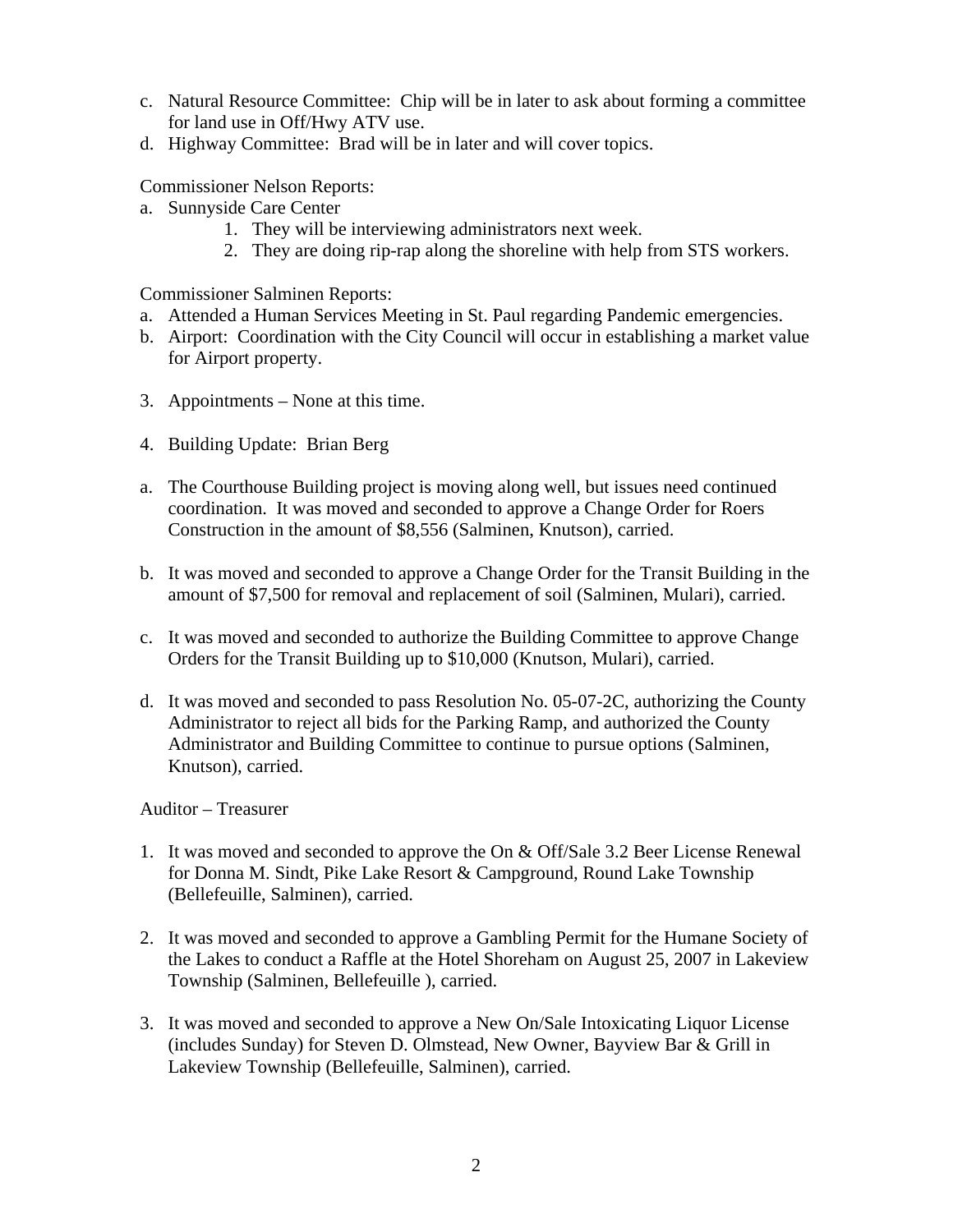- 4. It was moved and seconded to approve the New Annual Tobacco License for Steven D. Olmstead, Bayview Bar & Grill, Lakeview Township (Bellefeuille, Salminen), carried.
- 5. It was moved and seconded to approve a Seasonal Tobacco License Renewal for Donna M. Sindt, Pike Lake Resort & Campground, Round Lakes Township (Salminen, Bellefeuille), carried.

Finance Committee Minutes

- 1. It was moved and seconded to approve the Claims with the following qualification: Over 90 day approval: Curt's Lock and Key for services rendered in January but the first billing was not received until May 2, 2007 (Salminen, Knutson), carried.
- 2. Veterans Service Office. Recommend to continue the process of reallocating 100% of the shared position back to the Veterans Service Office, changing and reclassifying the Veteran's Service Officer into a supervisory role banded at B-3-1 and filling a part-time 24-hr/week Human Resources assistant banded at B-2-1. This will be formally addressed later on the agenda.
- 3. Sheriff. It was moved and seconded to approve to update the fire suppression system in the jail kitchen. The estimated cost of \$1,375 will cover changing the type of chemical and holding tank as well as updated detection equipment (Bellefeuille, Salminen), carried.
- 4. It was moved and seconded to approve to purchase supplies to replenish the evidence gathering kits for processing crime scenes at the cost of \$1,191.75 (Salminen, Bellefeuille), carried.
- 5. Highway Capital Outlay Request will be formally addressed later on the agenda.
- 6. Change Orders were addressed earlier on the Agenda.

### Human Resources

1. It was moved and seconded to pass Resolution No. 05-07-2A, to shift hours from the Veterans Service/HR Assistant to the VS Office Manager due to the increased workload of the VS Office, and to reclassify the Veterans Service Officer position to Supervisory and therefore, reclassify the Band/Grade of this position due to the supervisory responsibilities of the Veterans Service Office Manager, creating a need for a part-time Human Resource Assistant due to the shifting in staff hours from Human Resources to Veterans Services (Salminen, Mulari), carried.

### Sunnyside Care Center

1. It was moved and seconded to approve the contract agreement amendment between the Sunnyside Care Center & Becker County Jail and to continue with the past practice of a one-year contract. The current contract year is from November 1, 2006 through October 31, 2007. The new contract price will be \$35, 220 (3%) increase for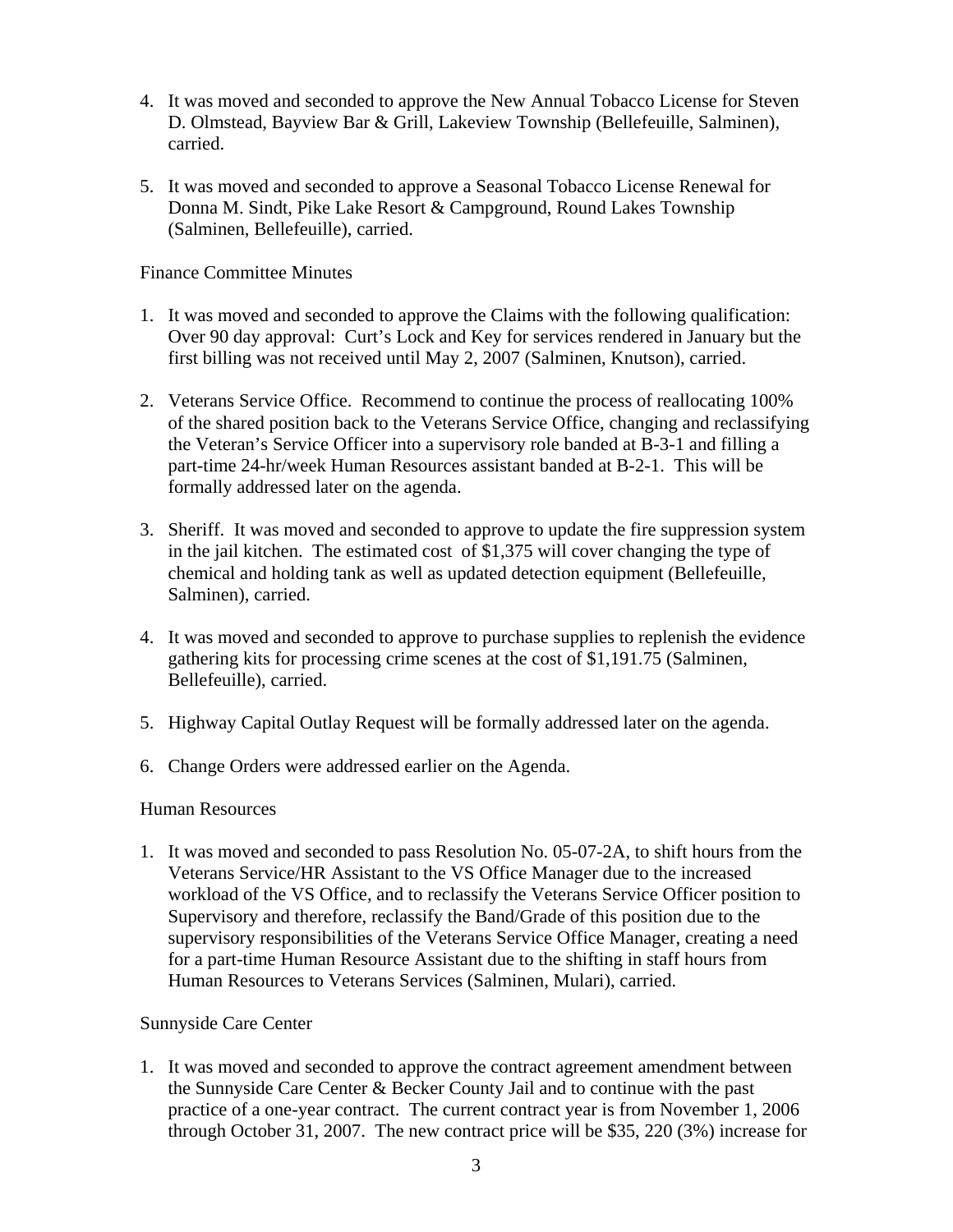the contract year and will be billed monthly at the rate of \$2,935 per month (Salminen, Mulari), carried.

### Human Services

- 1. It was moved and seconded to approve the Human Services Claims with a clarification to look at the Claims List to see if an item was doubled (Salminen, Mulari), carried.
- 2. It was moved and seconded to accept the Case Load Trends and Applications (Salminen, Knutson), carried.
- 3. It was moved and seconded to approve the Community Health Claims (Salminen, Bellefeuille), carried.
- 4. It was moved and seconded to accept the Ridership Report (Salminen, Mulari), carried.
- 5. It was moved and seconded to approve the Transit Claims (Salminen, Knutson), carried.

## Highway

- 1. It was moved and seconded to pass Resolution No. 05-07-2B, authorizing and directing the County Engineer to purchase two radio repeaters, one base station, five remote radio handsets, cable and antenna's at the State Contract quoted price of \$45,300 (Salminen, Knutson), carried.
- 2. Brad Wentz gave a construction update on the Highway 56 Project.

### Assessor

1. It was moved and seconded to approve the following Abatements (Salminen, Bellefeuille), carried.

| PIN/reason               | Tax Dist | <b>Request for Abatement Amount</b> |       | Recommendation      |
|--------------------------|----------|-------------------------------------|-------|---------------------|
| R <sub>10.0220.000</sub> | Erie     | Fire (local option)                 | S 34  |                     |
| R24.0290.000             |          | Richwood Homestead Correction       | 1,288 | Taxpayer stays with |
| daughter in the winter.  |          |                                     |       |                     |

### Planning & Zoning

1) FIRST ORDER OF BUSINESS: Bruce Danielson. It was moved and seconded to concur with the Planning Commission to approve an amendment to the existing conditional use permit to allow an office, warehousing and storage for a construction business and allow warehousing and storage for an electrical business with the stipulation the building cannot be added onto the current building and no outside storage (Knutson, Salminen). The motion was amended to allow one two-sided 4 X 8